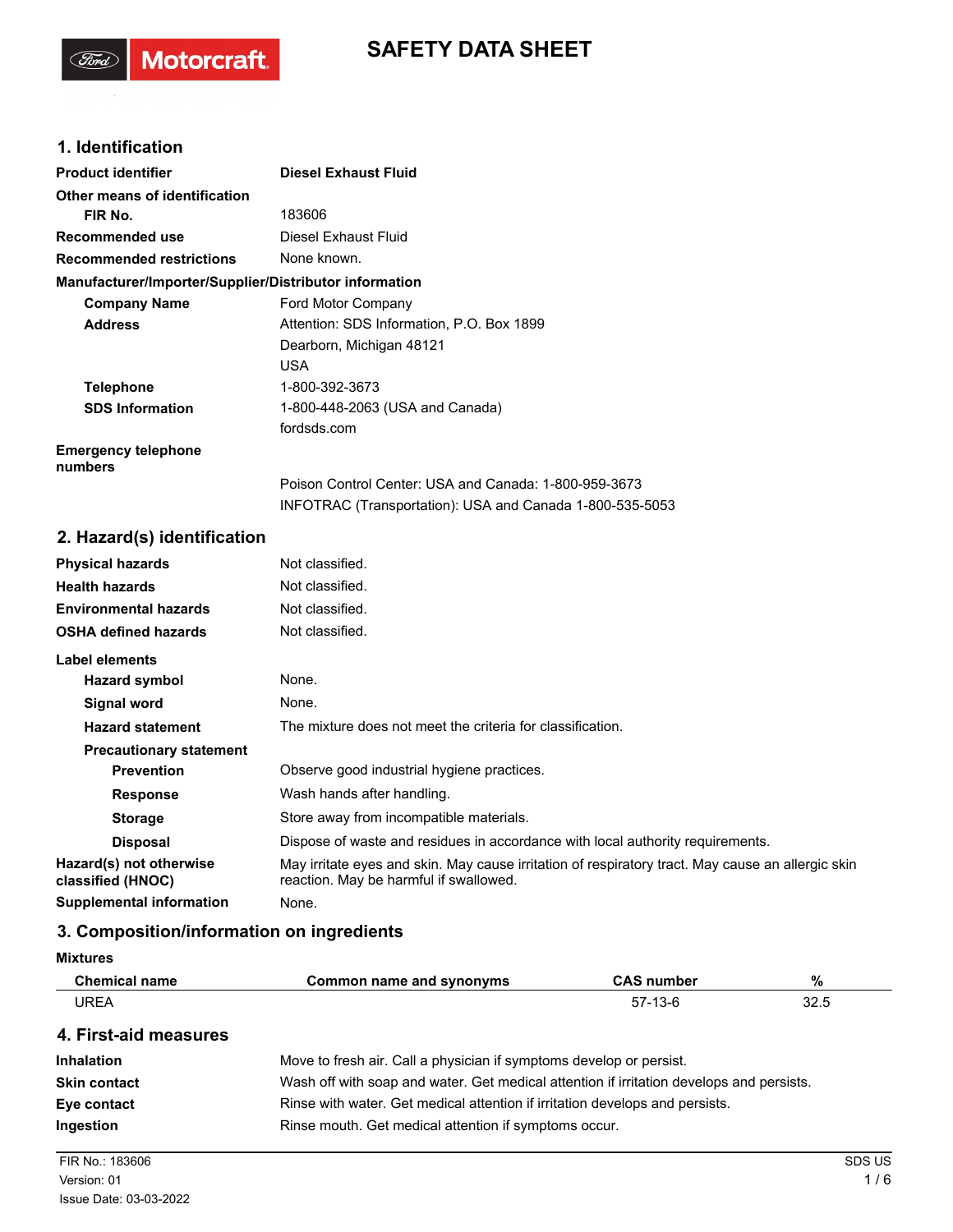| <b>Most important</b><br>symptoms/effects, acute and<br>delayed              | Direct contact with eyes may cause temporary irritation.                                                                                                                  |
|------------------------------------------------------------------------------|---------------------------------------------------------------------------------------------------------------------------------------------------------------------------|
| Indication of immediate<br>medical attention and special<br>treatment needed | Treat symptomatically.                                                                                                                                                    |
| <b>General information</b>                                                   | Ensure that medical personnel are aware of the material(s) involved, and take precautions to<br>protect themselves.                                                       |
| 5. Fire-fighting measures                                                    |                                                                                                                                                                           |
| Suitable extinguishing media                                                 | Use extinguishing agent suitable for type of surrounding fire.                                                                                                            |
| Unsuitable extinguishing<br>media                                            | Do not use water jet as an extinguisher, as this will spread the fire.                                                                                                    |
| Specific hazards arising from<br>the chemical                                | During fire, gases hazardous to health may be formed. Upon decomposition, this product emits<br>carbon monoxide, carbon dioxide and/or low molecular weight hydrocarbons. |
| Special protective equipment<br>and precautions for firefighters             | Self-contained breathing apparatus and full protective clothing must be worn in case of fire.                                                                             |
| <b>Fire fighting</b><br>equipment/instructions                               | Move containers from fire area if you can do so without risk.                                                                                                             |
| <b>Specific methods</b>                                                      | Use standard firefighting procedures and consider the hazards of other involved materials.                                                                                |
| <b>General fire hazards</b>                                                  | No unusual fire or explosion hazards noted.                                                                                                                               |

## **6. Accidental release measures**

| <b>Personal precautions,</b><br>protective equipment and<br>emergency procedures | Avoid contact with eyes, skin, and clothing. Keep unnecessary personnel away. For personal<br>protection, see section 8 of the SDS.                                                                                                               |
|----------------------------------------------------------------------------------|---------------------------------------------------------------------------------------------------------------------------------------------------------------------------------------------------------------------------------------------------|
| <b>Methods and materials for</b>                                                 | This product is miscible in water.                                                                                                                                                                                                                |
| containment and cleaning up                                                      | Large Spills: Stop the flow of material, if this is without risk. Dike the spilled material, where this is<br>possible. Absorb in vermiculite, dry sand or earth and place into containers. Following product<br>recovery, flush area with water. |
|                                                                                  | Small Spills: Wipe up with absorbent material (e.g. cloth, fleece). Clean surface thoroughly to<br>remove residual contamination.                                                                                                                 |
| <b>Environmental precautions</b>                                                 | Never return spills to original containers for re-use. For waste disposal, see section 13 of the SDS.<br>Avoid discharge into drains, water courses or onto the ground.                                                                           |
| 7. Handling and storage                                                          |                                                                                                                                                                                                                                                   |
| <b>Precautions for safe handling</b>                                             | Avoid contact with eyes, skin, and clothing. Avoid breathing mist or vapor. Avoid prolonged<br>exposure. Observe good industrial hygiene practices. For personal protection, see Section 8 of the<br>SDS.                                         |
| Conditions for safe storage,                                                     | Store in tightly closed container. Store away from incompatible materials (see Section 10 of the                                                                                                                                                  |

**Conditions for safe storage, including any incompatibilities**

#### **8. Exposure controls/personal protection**

#### **Occupational exposure limits**

The following constituents are the only constituents of the product which have a PEL, TLV or other recommended exposure limit. At this time, the other constituents have no known exposure limits.

|  |  | US. Workplace Environmental Exposure Level (WEEL) Guides |  |  |  |
|--|--|----------------------------------------------------------|--|--|--|
|--|--|----------------------------------------------------------|--|--|--|

SDS).

| <b>Components</b>                   | Type                                                                                                                                                                                                                                                                                                                                       | Value             | Form               |
|-------------------------------------|--------------------------------------------------------------------------------------------------------------------------------------------------------------------------------------------------------------------------------------------------------------------------------------------------------------------------------------------|-------------------|--------------------|
| UREA (CAS 57-13-6)                  | TWA                                                                                                                                                                                                                                                                                                                                        | $10 \text{ mg/m}$ | Total particulate. |
| <b>Biological limit values</b>      | No biological exposure limits noted for the ingredient(s).                                                                                                                                                                                                                                                                                 |                   |                    |
| Appropriate engineering<br>controls | Use adequate ventilation to control airborne concentrations below the exposure limits/guidelines. If<br>user operations generate a vapor, dust and/or mist, use process enclosure, appropriate local<br>exhaust ventilation, or other engineering controls to control airborne levels below the<br>recommended exposure limits/quidelines. |                   |                    |
|                                     | Individual protection measures, such as personal protective equipment                                                                                                                                                                                                                                                                      |                   |                    |
| Eye/face protection                 | Wear safety glasses with side shields (or goggles).                                                                                                                                                                                                                                                                                        |                   |                    |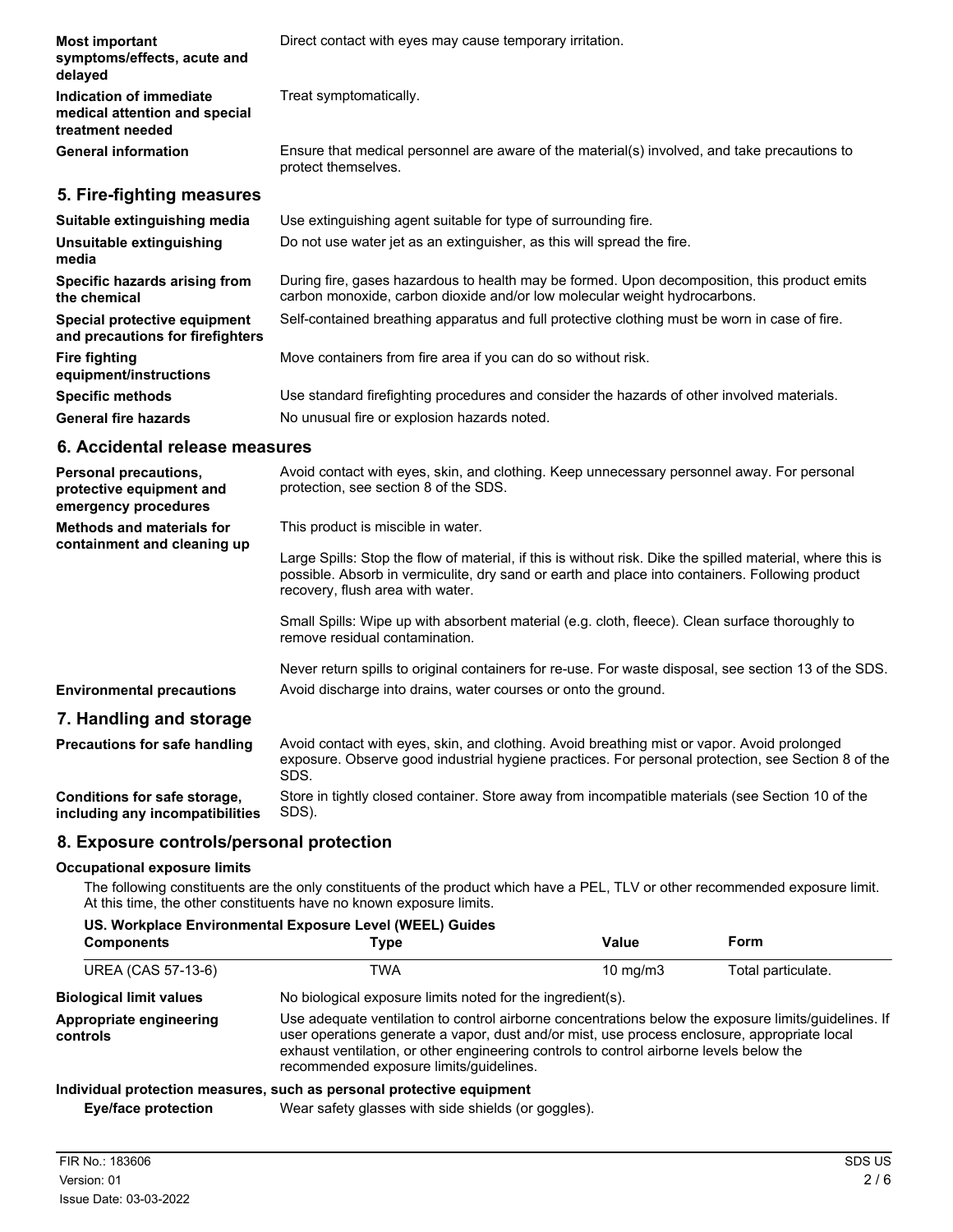| <b>Skin protection</b>                   |                                                                                                                                                                                                                                                                                                                                                          |
|------------------------------------------|----------------------------------------------------------------------------------------------------------------------------------------------------------------------------------------------------------------------------------------------------------------------------------------------------------------------------------------------------------|
| <b>Hand protection</b>                   | Suitable chemical protective gloves should be worn when the potential exists for skin exposure.<br>The choice of an appropriate glove does not only depend on its material but also on other quality<br>features and is different from one producer to the other. Butyl rubber or Viton gloves are<br>recommended. Neoprene gloves are recommended.      |
| Other                                    | Wear appropriate chemical resistant clothing if applicable.                                                                                                                                                                                                                                                                                              |
| <b>Respiratory protection</b>            | If engineering controls do not maintain airborne concentrations to a level which is adequate to<br>protect worker health, an approved respirator must be worn. Respirator selection, use and<br>maintenance should be in accordance with the requirements of OSHA Respiratory Protection<br>Standard 29 CFR 1910.134 and/or Canadian Standard CSA Z94.4. |
| <b>Thermal hazards</b>                   | Wear appropriate thermal protective clothing, when necessary.                                                                                                                                                                                                                                                                                            |
| <b>General hygiene</b><br>considerations | Always observe good personal hygiene measures, such as washing after handling the material<br>and before eating, drinking, and/or smoking. Routinely wash work clothing and protective<br>equipment to remove contaminants.                                                                                                                              |

# **9. Physical and chemical properties**

| Appearance                                        |                                                                                                                                            |
|---------------------------------------------------|--------------------------------------------------------------------------------------------------------------------------------------------|
| <b>Physical state</b>                             | Liquid.                                                                                                                                    |
| Form                                              | Aqueous solution.                                                                                                                          |
| Color                                             | Clear colorless or nearly colorless                                                                                                        |
| Odor                                              | Ammoniacal.                                                                                                                                |
| <b>Odor threshold</b>                             | Not available.                                                                                                                             |
| рH                                                | $7.8 - 10$                                                                                                                                 |
| Melting point/freezing point                      | 10.4 °F (-12 °C)                                                                                                                           |
| Initial boiling point and boiling<br>range        | 219.2 °F (104 °C)                                                                                                                          |
| <b>Flash point</b>                                | Not available.                                                                                                                             |
| <b>Evaporation rate</b>                           | Not available.                                                                                                                             |
| Flammability (solid, gas)                         | Not applicable.                                                                                                                            |
| Upper/lower flammability or explosive limits      |                                                                                                                                            |
| Explosive limit - lower (%)                       | Not available.                                                                                                                             |
| Explosive limit - upper (%)                       | Not available.                                                                                                                             |
| Vapor pressure                                    | Not available.                                                                                                                             |
| Vapor density                                     | Not available.                                                                                                                             |
| <b>Relative density</b>                           | 1.1 (Water=1)                                                                                                                              |
| Solubility(ies)                                   |                                                                                                                                            |
| <b>Solubility (water)</b>                         | Miscible                                                                                                                                   |
| <b>Partition coefficient</b><br>(n-octanol/water) | Not available.                                                                                                                             |
| <b>Auto-ignition temperature</b>                  | Not available.                                                                                                                             |
| <b>Decomposition temperature</b>                  | Not available.                                                                                                                             |
| <b>Viscosity</b>                                  | Not available.                                                                                                                             |
| 10. Stability and reactivity                      |                                                                                                                                            |
| <b>Reactivity</b>                                 | The product is stable and non-reactive under normal conditions of use, storage and transport.                                              |
| <b>Chemical stability</b>                         | Material is stable under normal conditions.                                                                                                |
| <b>Possibility of hazardous</b><br>reactions      | No dangerous reaction known under conditions of normal use.                                                                                |
| <b>Conditions to avoid</b>                        | Contact with incompatible materials.                                                                                                       |
| Incompatible materials                            | Strong oxidizing agents.                                                                                                                   |
| <b>Hazardous decomposition</b><br>products        | Upon decomposition, this product emits carbon monoxide, carbon dioxide and/or low molecular<br>weight hydrocarbons. Nitrogen oxides (NOx). |
|                                                   |                                                                                                                                            |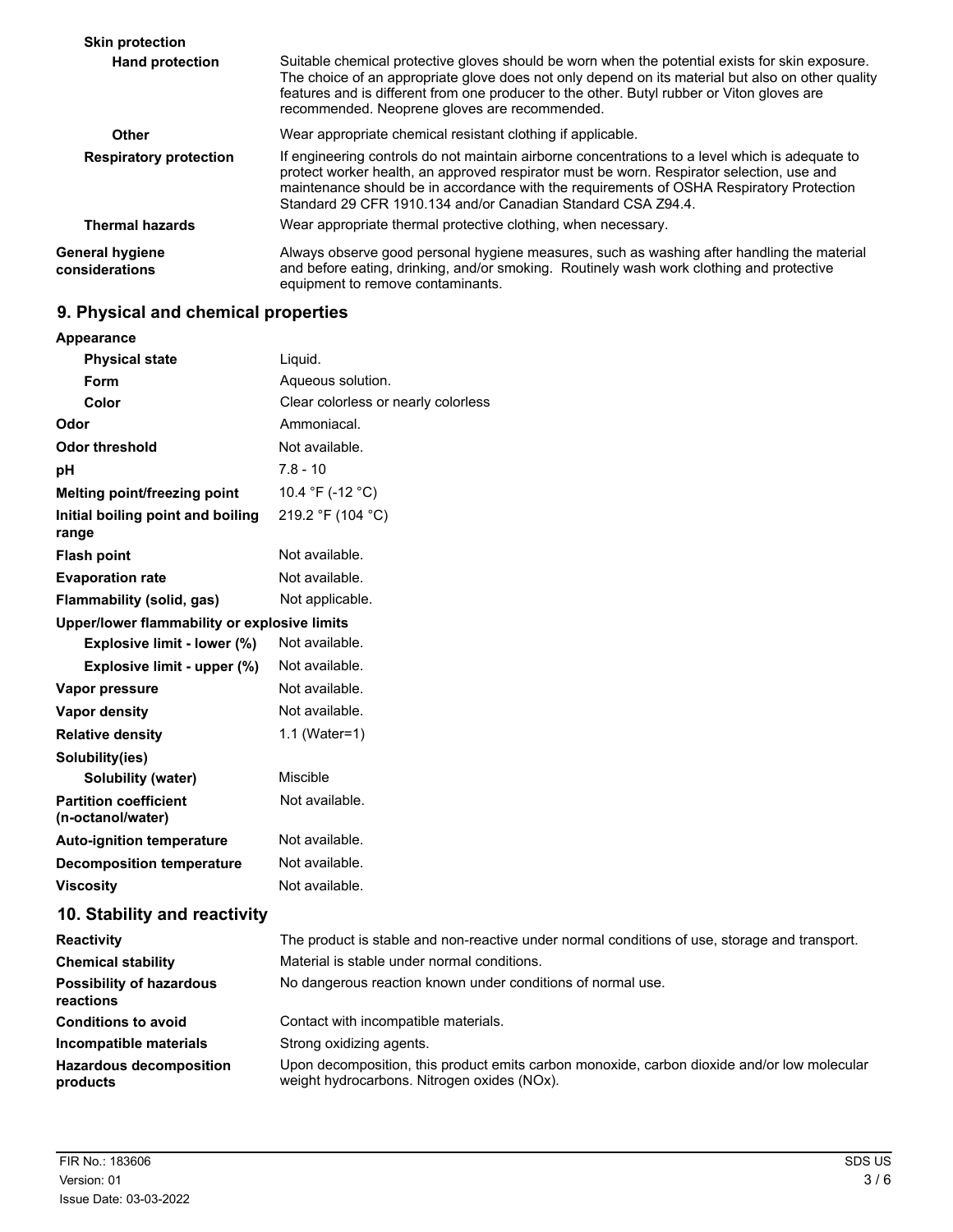## **11. Toxicological information**

## **Information on likely routes of exposure**

| <b>Inhalation</b>                                                                  | Based on available data, the classification criteria are not met. May cause irritation to the<br>respiratory system. Prolonged inhalation may be harmful.        |
|------------------------------------------------------------------------------------|------------------------------------------------------------------------------------------------------------------------------------------------------------------|
| <b>Skin contact</b>                                                                | Based on available data, the classification criteria are not met. May cause an allergic skin<br>reaction. Prolonged skin contact may cause temporary irritation. |
| Eye contact                                                                        | Based on available data, the classification criteria are not met. Direct contact with eyes may<br>cause temporary irritation.                                    |
| Ingestion                                                                          | Based on available data, the classification criteria are not met. May be harmful if swallowed.                                                                   |
| Symptoms related to the<br>physical, chemical and<br>toxicological characteristics | Direct contact with eyes may cause temporary irritation.                                                                                                         |

## **Information on toxicological effects**

## **Acute toxicity**

| <b>Components</b>                                     | <b>Species</b>                                                                                                                                                                                        | <b>Calculated/Test Results</b> |  |
|-------------------------------------------------------|-------------------------------------------------------------------------------------------------------------------------------------------------------------------------------------------------------|--------------------------------|--|
| <b>UREA (CAS 57-13-6)</b>                             |                                                                                                                                                                                                       |                                |  |
| <u>Acute</u>                                          |                                                                                                                                                                                                       |                                |  |
| Oral                                                  |                                                                                                                                                                                                       |                                |  |
| LD50                                                  | Rat                                                                                                                                                                                                   | 8471 mg/kg                     |  |
|                                                       | Sheep                                                                                                                                                                                                 | 28500 mg/kg                    |  |
| Other                                                 |                                                                                                                                                                                                       |                                |  |
| LD50                                                  | Mouse                                                                                                                                                                                                 | 4600 mg/kg                     |  |
|                                                       | Rat                                                                                                                                                                                                   | 5300 mg/kg                     |  |
| <b>Skin corrosion/irritation</b>                      | Prolonged skin contact may cause temporary irritation.                                                                                                                                                |                                |  |
| Serious eye damage/eye<br>irritation                  | Direct contact with eyes may cause temporary irritation.                                                                                                                                              |                                |  |
| Respiratory or skin sensitization                     |                                                                                                                                                                                                       |                                |  |
| <b>Respiratory sensitization</b>                      | Not a respiratory sensitizer.                                                                                                                                                                         |                                |  |
| <b>Skin sensitization</b>                             | May cause an allergic skin reaction.                                                                                                                                                                  |                                |  |
| Germ cell mutagenicity                                | No data available to indicate product or any components present at greater than 0.1% are<br>mutagenic or genotoxic.                                                                                   |                                |  |
| Carcinogenicity                                       | Not classifiable as to carcinogenicity to humans.                                                                                                                                                     |                                |  |
| Not listed.<br>Not listed.                            | <b>IARC Monographs. Overall Evaluation of Carcinogenicity</b><br>OSHA Specifically Regulated Substances (29 CFR 1910.1001-1053)                                                                       |                                |  |
| <b>Reproductive toxicity</b>                          | This product is not expected to cause reproductive or developmental effects.                                                                                                                          |                                |  |
| Specific target organ toxicity -<br>single exposure   | Not classified.                                                                                                                                                                                       |                                |  |
| Specific target organ toxicity -<br>repeated exposure | Not classified.                                                                                                                                                                                       |                                |  |
| <b>Aspiration hazard</b>                              | Not an aspiration hazard.                                                                                                                                                                             |                                |  |
| <b>Chronic effects</b>                                | Prolonged inhalation may be harmful.                                                                                                                                                                  |                                |  |
| 12. Ecological information                            |                                                                                                                                                                                                       |                                |  |
| <b>Ecotoxicity</b>                                    | The product is not classified as environmentally hazardous. However, this does not exclude the<br>possibility that large or frequent spills can have a harmful or damaging effect on the environment. |                                |  |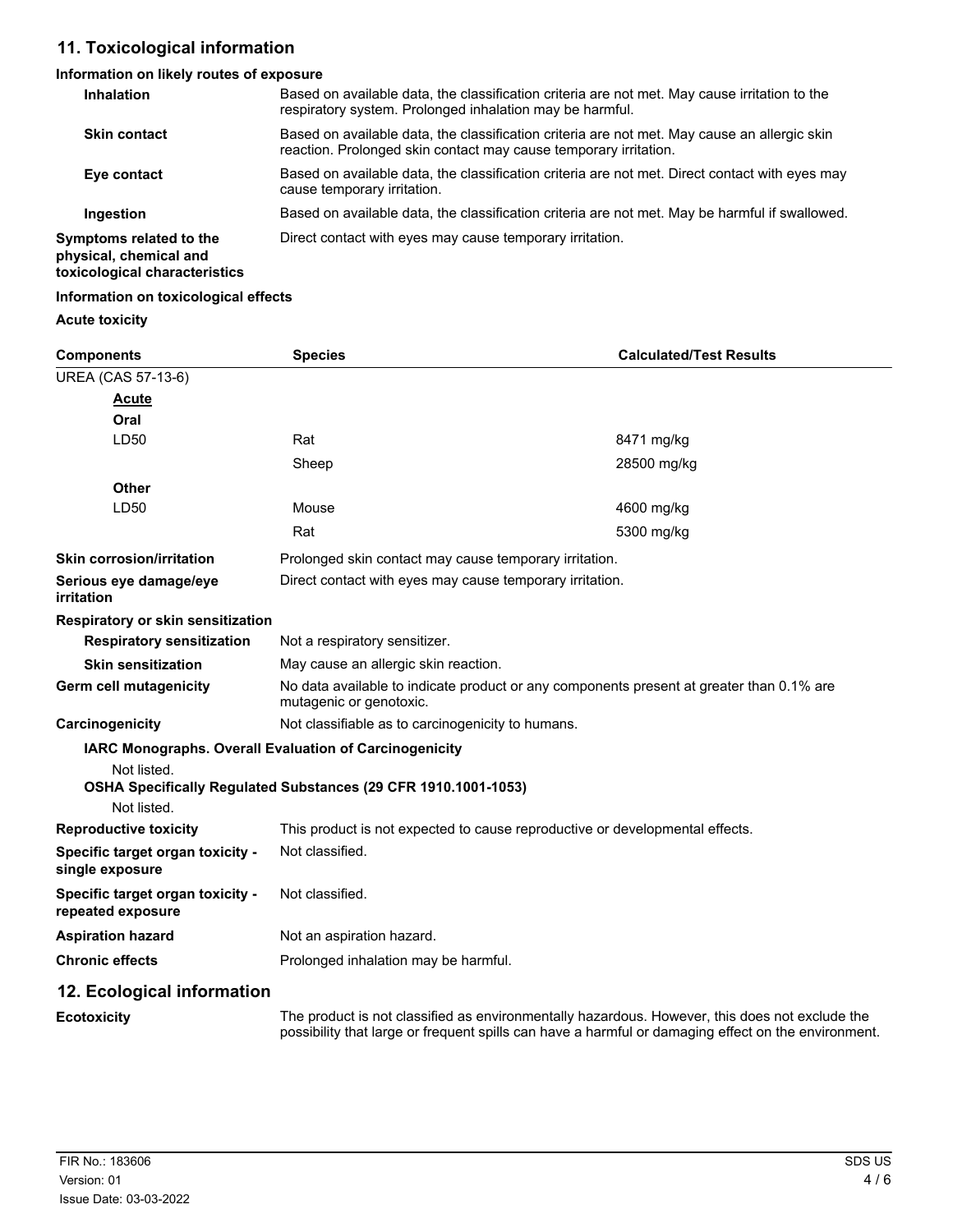| <b>Ecotoxicity</b>                                |                                                                                                                                                                                            |                                                                                    |                                |  |
|---------------------------------------------------|--------------------------------------------------------------------------------------------------------------------------------------------------------------------------------------------|------------------------------------------------------------------------------------|--------------------------------|--|
| <b>Components</b>                                 |                                                                                                                                                                                            | <b>Species</b>                                                                     | <b>Calculated/Test Results</b> |  |
| UREA (CAS 57-13-6)                                |                                                                                                                                                                                            |                                                                                    |                                |  |
| <b>Aquatic</b>                                    |                                                                                                                                                                                            |                                                                                    |                                |  |
| Crustacea                                         | EC <sub>50</sub>                                                                                                                                                                           | Water flea (Daphnia magna)                                                         | 3910 mg/l, 48 hours            |  |
| Fish                                              | LC50                                                                                                                                                                                       | Giant gourami (Colisa fasciata)                                                    | 5 mg/l, 96 hours               |  |
| <b>Persistence and degradability</b>              | No data is available on the degradability of any ingredients in the mixture.                                                                                                               |                                                                                    |                                |  |
| <b>Bioaccumulative potential</b>                  |                                                                                                                                                                                            |                                                                                    |                                |  |
| Partition coefficient n-octanol / water (log Kow) |                                                                                                                                                                                            |                                                                                    |                                |  |
| <b>UREA</b>                                       |                                                                                                                                                                                            | $-2.11$                                                                            |                                |  |
| <b>Mobility in soil</b>                           |                                                                                                                                                                                            | No data available. This product is miscible in water and may not disperse in soil. |                                |  |
| Other adverse effects                             | No other adverse environmental effects (e.g. ozone depletion, photochemical ozone creation<br>potential, endocrine disruption, global warming potential) are expected from this component. |                                                                                    |                                |  |

#### **13. Disposal considerations**

| <b>Disposal instructions</b>             | Collect and reclaim or dispose in sealed containers at licensed waste disposal site.                                                                                                                                   |
|------------------------------------------|------------------------------------------------------------------------------------------------------------------------------------------------------------------------------------------------------------------------|
| Local disposal regulations               | Dispose in accordance with all applicable regulations.                                                                                                                                                                 |
| Hazardous waste code                     | The waste code should be assigned in discussion between the user, the producer and the waste<br>disposal company.                                                                                                      |
| Waste from residues / unused<br>products | Dispose of in accordance with local regulations. Empty containers or liners may retain some<br>product residues. This material and its container must be disposed of in a safe manner (see:<br>Disposal instructions). |
| Contaminated packaging                   | Since emptied containers may retain product residue, follow label warnings even after container is<br>emptied. Empty containers should be taken to an approved waste handling site for recycling or<br>disposal.       |

## **14. Transport information**

#### **DOT**

Not regulated as dangerous goods.

# **IATA**

Not regulated as dangerous goods.

#### **IMDG**

Not regulated as dangerous goods.

#### **Transport in bulk according to** Not established. **Annex II of MARPOL 73/78 and the IBC Code**

### **15. Regulatory information**

**US federal regulations**

This product is not known to be a "Hazardous Chemical" as defined by the OSHA Hazard Communication Standard, 29 CFR 1910.1200.

#### **Toxic Substances Control Act (TSCA)**

**TSCA Section 12(b) Export Notification (40 CFR 707, Subpt. D)**

#### Not regulated.

**CERCLA Hazardous Substance List (40 CFR 302.4)**

Not listed.

## **SARA 304 Emergency release notification**

## Not regulated.

**OSHA Specifically Regulated Substances (29 CFR 1910.1001-1053)**

Not listed.

## **Superfund Amendments and Reauthorization Act of 1986 (SARA)**

**SARA 302 Extremely hazardous substance**

Not listed.

#### **SARA 311/312 Hazardous** No **chemical**

**SARA 313 (TRI reporting)** Not regulated.